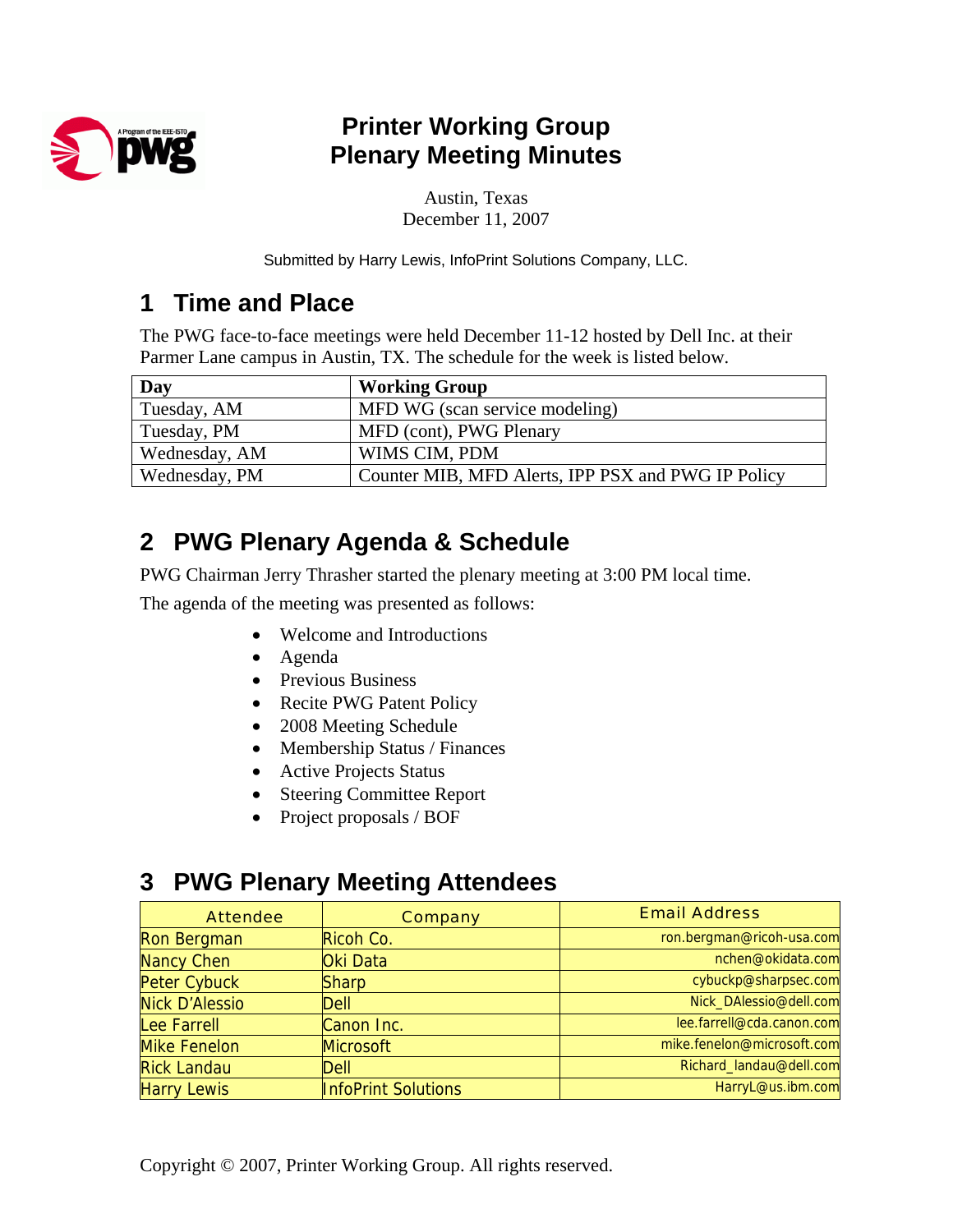

| Ira McDonald (phone)       | <b>High North</b>          | blueroofmusic@gmail.com    |
|----------------------------|----------------------------|----------------------------|
| <b>Glen Petrie</b>         | Epson                      | Glen.petrie@eitc.epson.com |
| Ole Skov                   | <b>MPI-Tech</b>            | ole.skov@mpitech.com       |
| <b>Erhan Soyer-Osman</b>   | <b>Microsoft</b>           | erhanso@microsoft.com      |
| <b>Jerry Thrasher</b>      | Lexmark International Inc. | thrasher@lexmark.com       |
| Dave Whitehead             | Lexmark International Inc. | david@lexmark.com          |
| <b>Bill Wagner (phone)</b> | TIC                        | wamwagner@comcast.net      |
| <b>Craig Whittle</b>       | <b>Sharp</b>               | cwhittle@sharplabs.com     |
| Pete Zheler                | <b>Xerox</b>               | peter.zehler@xeroxlabs.com |

## **4 Previous Business**

The minutes of the previous PWG F2F Plenary meeting were approved.

# **5 PWG Patent Policy review**

The PWG Chairman reviewed the PWG patent policy with the members in attendance. It was noted that the policy that was presented was the current IEEE patent policy that was recently updated and is now not exactly in line with the PWG's published patent policy. It was also noted that a new effort is underway to modernize the PWG patent policy.

The current published PWG Patent Policy statement is available at:

<ftp://ftp.pwg.org/pub/pwg/general/PWG-Patent-Statement-20060509.pdf>

### **6 2008 Meeting Schedule**

Jerry Thrasher presented the current draft of the 2008 PWG F2F schedule.

| <b>2008 Meeting Schedule:</b> |                                        |
|-------------------------------|----------------------------------------|
| February 7-8                  | Orange County, CA (hosted by Canon)    |
| Week of April 14-18           | Phoenix or Tucson AZ (with P2600)      |
| Week of June 23-27            | Denver or Boulder CO (with P2600)      |
| <b>Week of August 11</b>      | <b>TBD (Sharp Vancouver tentative)</b> |
| <b>Week of October 27</b>     | Co-Locate with LF/OP (TBD)             |
| Week of December 15           | TBD (too late in the month?)           |

### **7 Membership Report**

Jerry Thrasher presented the current PWG membership and 2008 projected as follows:

| •366 Software             | •MPI Tech A/S          |
|---------------------------|------------------------|
| ∣ <sub>●</sub> Apple Inc. | .NEC Display Solutions |

Copyright © 2007, Printer Working Group. All rights reserved.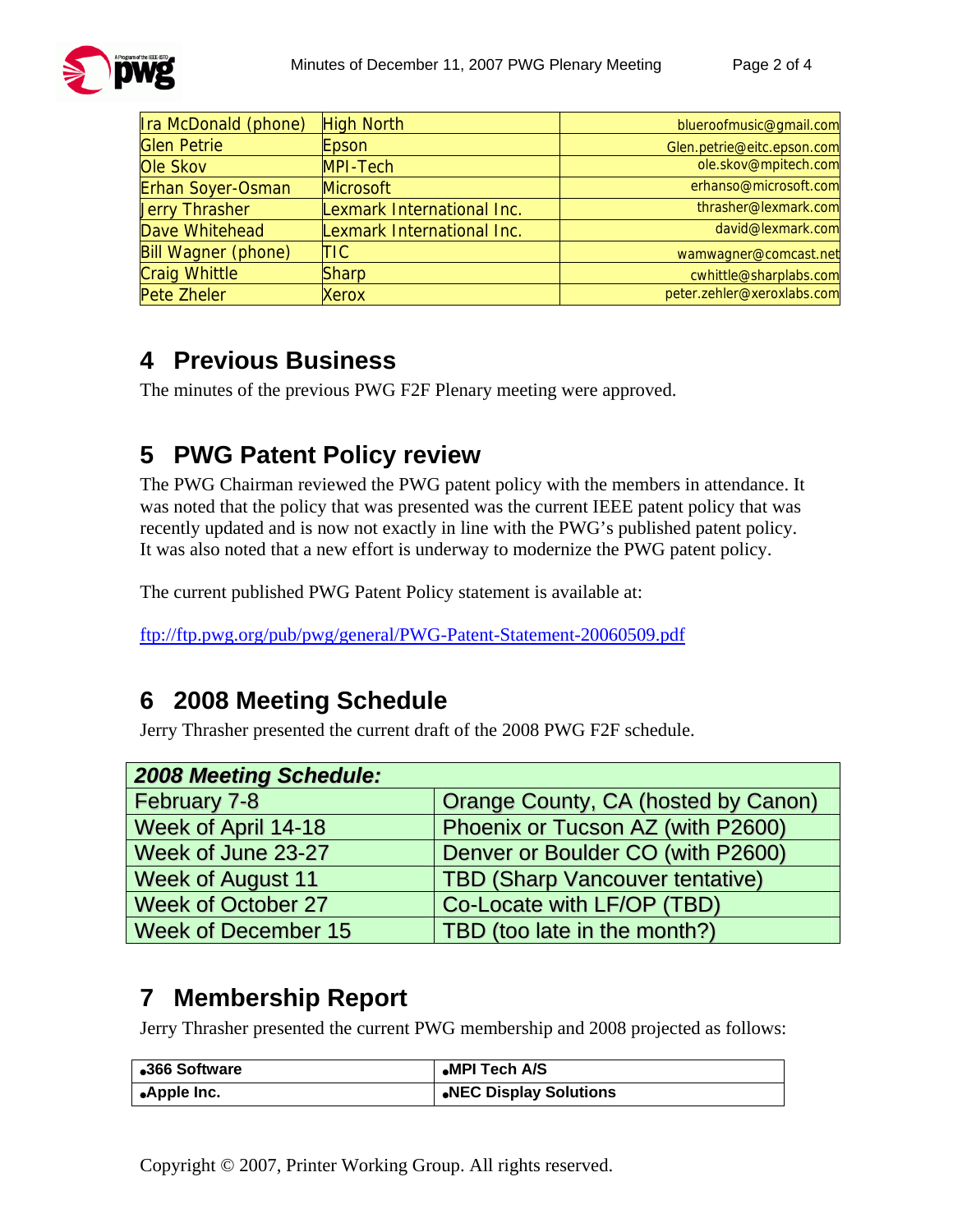

| •Canon, Inc.                        | «Northlake Software, Inc.        |
|-------------------------------------|----------------------------------|
| •Coretronic                         | <b>Oki Data</b>                  |
| •Dell                               | .Peerless Systems Networking     |
| •Epson Inc.                         | .RICOH Company Ltd.              |
| •Fuji Xerox Printing Systems        | •Samsung Electronics Corporation |
| Hewlett-Packard                     | •Sharp Labs of America           |
| Intermate A/S                       | •Sigma-Tel                       |
| •Konica Minolta                     | <b>Toshiba</b>                   |
| <b>.Kyocera</b>                     | •Xerox Corporation               |
| <b>.</b> Lexmark International Inc. | •Zoran Imaging Division          |
| •Microsoft                          |                                  |

## **8 Status of PWG Working Groups and Projects**

Various representatives presented status of their projects as follows.

#### *8.1 WIMS-CIM*

Rick Landau presented WIMS – CIM status

- Question about CIM vs Netconf. CIM is still the strategic direction for PWG
- Samsung prototype is complete and robust as reported by Ira.
- Need broader industry review of WIMS CIM work.

### *8.2 MFD*

Pete Zehler presented MFD w/g status. This group is nearing completion of a large modeling effort for the Scan service as part of the overall MFD modeling mission.

### *8.3 MFD Alerts*

Ron Bergman presented MFD alerts status. Goal using same utilities for printers and MFDs by extending printer alerts table. Lexmark maintains intent to prototype.

### *8.4 IPP PSX*

Craig Whittle – No IPP Printer Extensions current activity

### *8.5 PWG Steering Committee*

Jerry Thrasher presented PWG Steering Committee status.

• Updating IP Policy. Reinforcing acknowledgment of derivative works in other standards and works. (Revised copyright notice)

Copyright © 2007, Printer Working Group. All rights reserved.